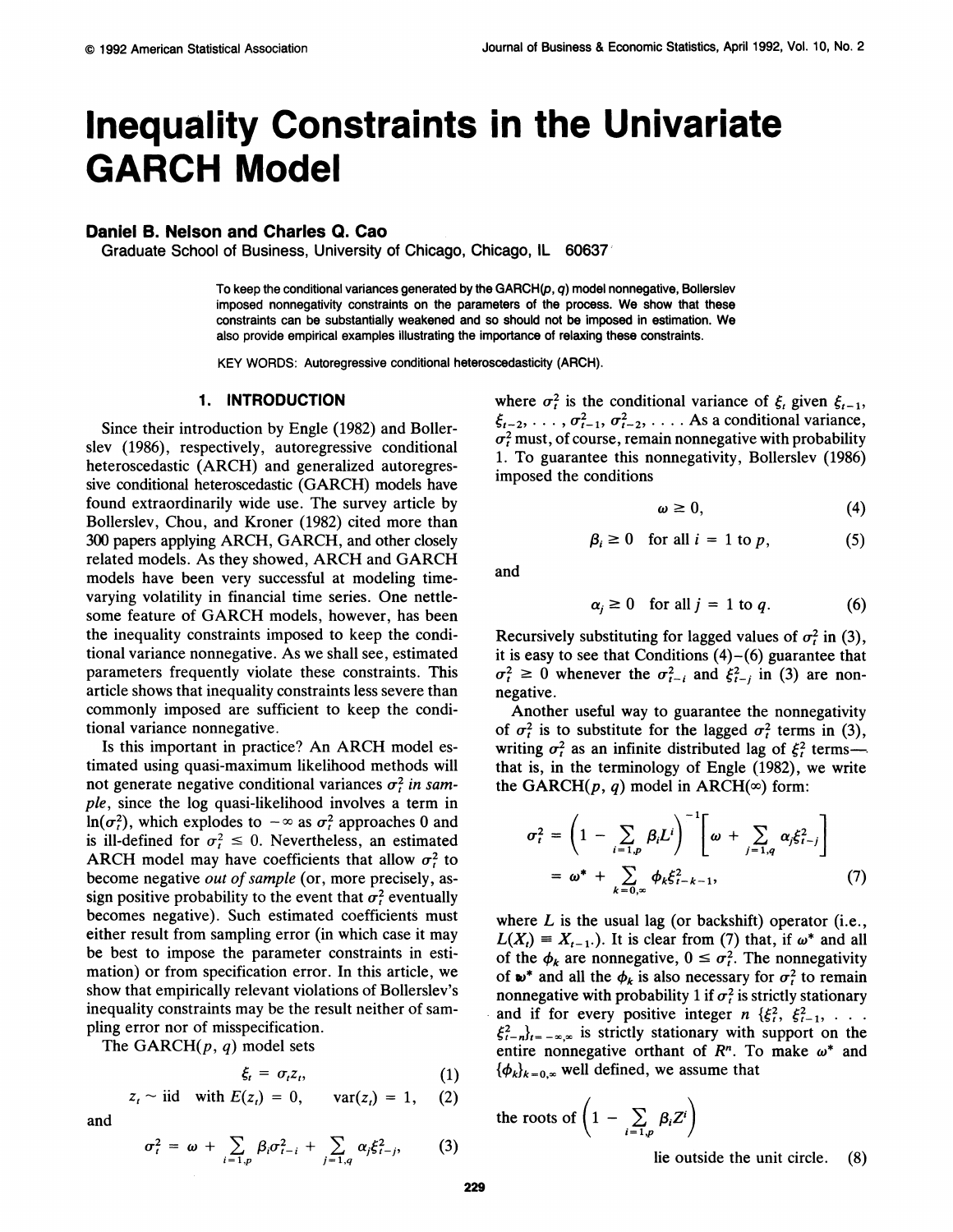$\omega^*$  is then finite and nonnegative as long as  $\omega \geq 0$ . We **also assume that** 

the polynomials 
$$
\left(1 - \sum_{i=1,p} \beta_i Z^i\right)
$$
 and  

$$
\sum_{j=1,q} \alpha_j Z^{j-1}
$$
 have no common roots. (9)

Under  $(8)-(9)$ ,  $\omega^*$  and  $\{\phi_k\}_{k=0,\infty}$  are well defined and **finite. This does not, however, guarantee that**  $\sigma_t^2 < \infty$ with probability 1 or that  ${\{\sigma_i^2\}}_{i=-\infty,\infty}$  is strictly station**ary. The conditions for strict stationarity are stronger; these were worked out for the GARCH(1, 1) case by Nelson (1990) and for the general GARCH(p, q) case by Bougerol and Picard (1992). Under (9), however, (8) is necessary for strict stationarity (Bougerol and Picard 1992).** 

Define  $q^*$  **=**  $\max\{q, p\}$ ,  $\alpha_k$  **=** 0 for  $k > q$ , and  $\beta_k$  **=** 0 for  $k > p$ . The  $\phi_k$  **terms** can then be derived as the **solution to the difference equation system** 

$$
\phi_0 = \alpha_1
$$
\n
$$
\phi_1 = \beta_1 \phi_0 + \alpha_2
$$
\n
$$
\phi_2 = \beta_1 \phi_1 + \beta_2 \phi_0 + \alpha_3
$$
\n...\n
$$
\phi_{q^*-1} = \beta_1 \phi_{q^*-2} + \beta_2 \phi_{q^*-3} + \cdots
$$
\n
$$
+ \beta_{q^*-1} \phi_0 + \alpha_{q^*}, \qquad (10)
$$

and for integer  $k \geq q^*$ ,

$$
\phi_k = \beta_1 \phi_{k-1} + \beta_2 \phi_{k-2} + \cdots + \beta_q \phi_{k-q^*}.
$$

**Requiring that all of the**  $\{\phi_k\}_{k=0,\infty}$  **in (10) be nonnegative imposes an infinite number of inequality con**straints on  $\{\alpha_i\}_{i=1,q}$  and  $\{\beta_i\}_{i=1,p}$ . For practical purposes **(e.g., in estimation) it is necessary to reduce this to a finite number of inequalities. Fortunately, in certain cases this is straightforward. The GARCH(0, q) [or ARCH(q)]** case is trival (i.e.,  $\omega \ge 0$ ,  $\alpha_i \ge 0$  for all j = **1 to q) and leads to no relaxation of the inequality constraints (4)-(6). In the GARCH(1, q) and GARCH(2, q) cases developed in detail in Section 2, however, we will see that (4)-(6) can be substantially relaxed. The**  more difficult GARCH( $p$ ,  $q$ ) case for  $p \ge 3$  is also **briefly considered in Section 2. We give examples of the empirical relevance of the results in Section 2 in Section 3. A brief conclusion is found in Section 4.** 

#### **2. MAIN RESULTS**

## **2.1 GARCH(1, q)**

In this case,  $\beta_1 = \beta$ , and  $\beta_i = 0$  for  $i \ge 2$ , so our **inequality constraints become** 

$$
\omega^* = \omega/(1 - \beta) \ge 0, \qquad (11)
$$

$$
\phi_0 = \alpha_1 \ge 0,\tag{12}
$$

$$
\phi_1 = \beta \alpha_1 + \alpha_2 \ge 0, \tag{13}
$$

$$
\phi_2 = \beta^2 \alpha_1 + \beta \alpha_2 + \alpha_3 \ge 0, \qquad (14)
$$

 $\phi_{a-1} = \beta^{q-1}\alpha_1 + \beta^{q-2}\alpha_2 + \cdots$ 

$$
+\beta\alpha_{q-1}+\alpha_q\geq 0, \quad (15)
$$

and then, for all integer  $k \geq q$ ,

$$
\phi_k = \beta^k \cdot \alpha_1 + \beta^{k-1} \cdot \alpha_2 + \cdots + \beta^{k+2-q}
$$

$$
\cdot \alpha_{q-1} + \beta^{k+1-q} \cdot \alpha_q = \beta^{k+1-q} \cdot \phi_{q-1} \ge 0. \quad (16)
$$

Clearly  $\phi_{q-1} = 0$  only if (9) is violated, since in this **case the model reduces to an ARCH(q). This, combined with (11)-(16), leads directly to the following result:** 

**Theorem 1.** Let  $(8)$ – $(9)$  be satisfied. Then  $\omega^*$  and  ${\phi_k}_{k=0,\infty}$  are all nonnegative iff (a)  $\omega \ge 0$ , (b)  $\beta \ge 0$ , and (c) for all  $k = 0$  to  $q - 1$ ,  $\phi_k = \sum_{j=0,k} \alpha_{j+1} \beta^{k-j}$  $\geq 0$ .

**The proof is straightforward and is left to the reader. For the popular GARCH(1, 1) model, Theorem 1 permits no relaxation in (4)-(6). For higher-order models,**  however, Theorem 1 relaxes (6) by allowing  $\alpha_i$  to be negative for  $i \ge 2$ . In the GARCH(1, 2) model, for **example, the conditions of Theorem 1 [along with (8)-**  (9)] are that (a)  $\omega \ge 0$ , (b)  $0 \le \beta < 1$ , (c)  $\beta \alpha_1 + \alpha_2$  $\geq 0$  and (d)  $\alpha_1 \geq 0$ . Figure 1 plots this region in ( $\beta$ ,  $\alpha_2$ /  $\alpha_1$ ) space when  $\omega \geq 0$  and  $\alpha_1 > 0$ .

## **2.2 GARCH(2, q)**

**In this case it is convenient to reparameterize the**  model. Define  $\Delta_1$  and  $\Delta_2$  to be the roots of  $(1 - \beta_1 Z^{-1})$  $\beta_2 Z^{-2}$ ) so that

$$
1 - \beta_1 L - \beta_2 L^2 = (1 - \Delta_1 L)(1 - \Delta_2 L). \quad (17)
$$

**Without loss of generality, we assume that**  $|\Delta_1| \geq |\Delta_2|$ **,** and that  $\Delta_1 \neq 0$ . If  $\Delta_1 = -\Delta_2$ , we take  $\Delta_1 > 0$ . We **then have the following result:** 

**Theorem 2. Let (8)-(9) be satisfied. Then Condi**tions (18)–(22) are necessary and sufficient for  $\omega^* \ge 0$ and  $\phi_k \geq 0$  for all nonnegative integer k:

$$
\omega^* = \omega/[1 - \Delta_1 - \Delta_2 + \Delta_1 \Delta_2] \geq 0, \qquad (18)
$$

$$
\Delta_1 \text{ and } \Delta_2 \text{ are real numbers,} \tag{19}
$$

$$
\Delta_1 > 0, \tag{20}
$$

$$
\sum_{j=0,q-1} \Delta_1^{-j} \alpha_{j+1} > 0, \tag{21}
$$

**and** 

$$
\phi_k \ge 0 \quad \text{for } k = 0 \text{ to } q. \tag{22}
$$

**The proof of Theorem 2 is given in the Appendix. One interesting special case of the GARCH(2, q) model is GARCH(2, 1), which we consider in the following**   $\alpha$ **p** corollary: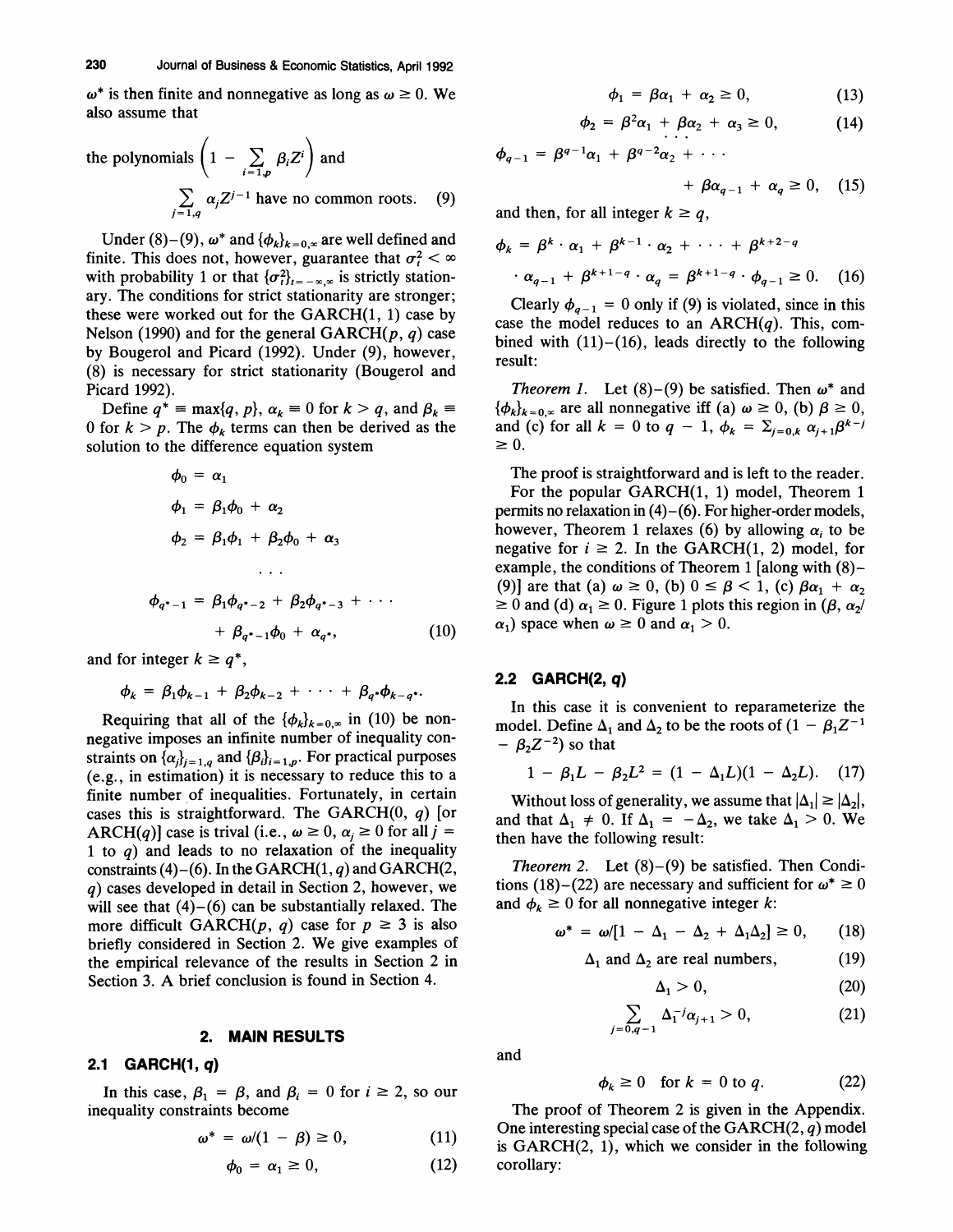

**Figure 1. Admissible Parameter Values: The GARCH(1, 2) Case.** 

**Corollary. In the GARCH(2, 1) model, Conditions (8) and (18)-(22) reduce to:** 

$$
\omega \geq 0, \tag{23}
$$

$$
\alpha_1 \geq 0,\tag{24}
$$

$$
0 \le \beta_1,\tag{25}
$$

$$
\beta_1 + \beta_2 < 1,\tag{26}
$$

**and** 

$$
\beta_1^2 + 4\beta_2 \ge 0. \tag{27}
$$

**Figure 2 illustrates the region of**  $(\beta_1, \beta_2)$  **space al**lowed by the corollary to Theorem 2, assuming that  $\alpha_1$ and  $\omega$  are positive. Again, Conditions (4)–(6) [with the **unit circle condition (8) imposed as well] are substantially relaxed.** 

## **2.3 Higher-Order Systems**

Deriving necessary and sufficient conditions for  $\phi_k \geq$ 0 for all k is substantially more difficult when  $p \geq 3$ . **Sufficient conditions alone are a bit easier. For ex**ample, if the roots  $\{\Delta_1, \ldots, \Delta_p\}$  of  $(1 - \beta_1 Z^{-1} \beta_2 Z^{-2}$  –  $\cdots$  –  $\beta_p Z^{-p}$ ) are unique, we can write, for  $k \geq \max\{q, p\},\$ 

$$
\phi_k = \eta_1 \Delta_1^k + \eta_2 \Delta_2^k + \cdots + \eta_p \Delta_p^k, \qquad (28)
$$

where  $\eta_1, \ldots, \eta_p$  are constants depending on  $\phi_1, \ldots$ , **max{q-l,p}- [For example, see Goldberg (1958) or Sargent (1987). Sargent (1987, pp. 192-194) provided closed**form expressions for the  $\{\phi_k\}$ . If  $\Delta_1$  is real and positive and if we define  $\eta^* = \max_{\{i=2,p\}} |\eta_i|$  and  $\Delta^* = \max_{\{i=2,p\}} |\Delta_i|$ , **then clearly** 

$$
\Delta_1^{-k}\phi_k \geq \eta_1 - (p-1) \cdot \eta^* \cdot (\Delta^* / \Delta_1)^k. \tag{29}
$$

If, in addition,  $\Delta_1 > |\Delta_j|$  for  $j = 2$  to p and  $\eta_1 > 0$ , the **(positive) first term on the right side of (29) dominates**  the (negative) second term as  $k \rightarrow \infty$ . If the right side **of (29) is nonnegative for some k\*, it remains nonnegative for all**  $k \geq k^*$ **. Rearranging (29), it is clear** that the right side of  $(29)$  must be positive for any  $k^*$ **greater than**  $[\ln(\eta_1) - \ln(\eta^* \cdot (p-1))] / \ln(\Delta^* / \Delta_1)$ . In this case, therefore, if  $\{\phi_k\}_{k=0,k^*}$  is nonnegative, so is  ${\{\phi_k\}_k=0.8}$ .

**Presumably, such sufficient (but not necessary) conditions should not be imposed in estimation. In practice, however, it is usually necessary to impose positivity on**  *in-sample* fitted values of  $\sigma_t^2$  to keep nonlinear max**imization routines from encountering overflows. For**  the  $ARCH(p)$ ,  $GARCH(1, q)$ , and  $GARCH(2, q)$ , the **inequality constraints of Sections 2.1 and 2.2 should suffice. For higher-order GARCH models and multivariate GARCH, some other tactic is required. Probably the best method is a version of the penalty function method familiar in nonlinear programming (for example, Luenberger 1973): Insert an appropriate "IF" statement into the subroutine that evaluates the likelihood function. For each t, the "IF" statement should**  check that  $\eta^{-1} \leq \sigma_t^2 \leq \eta$  for some large positive  $\eta$ **before**  $\ln(\sigma^2)$  **is evaluated. If**  $\sigma^2$  **is too large or too small, the function evaluation is terminated and some very unfavorable function value returned. This approach can easily be adapted to the multivariate case.**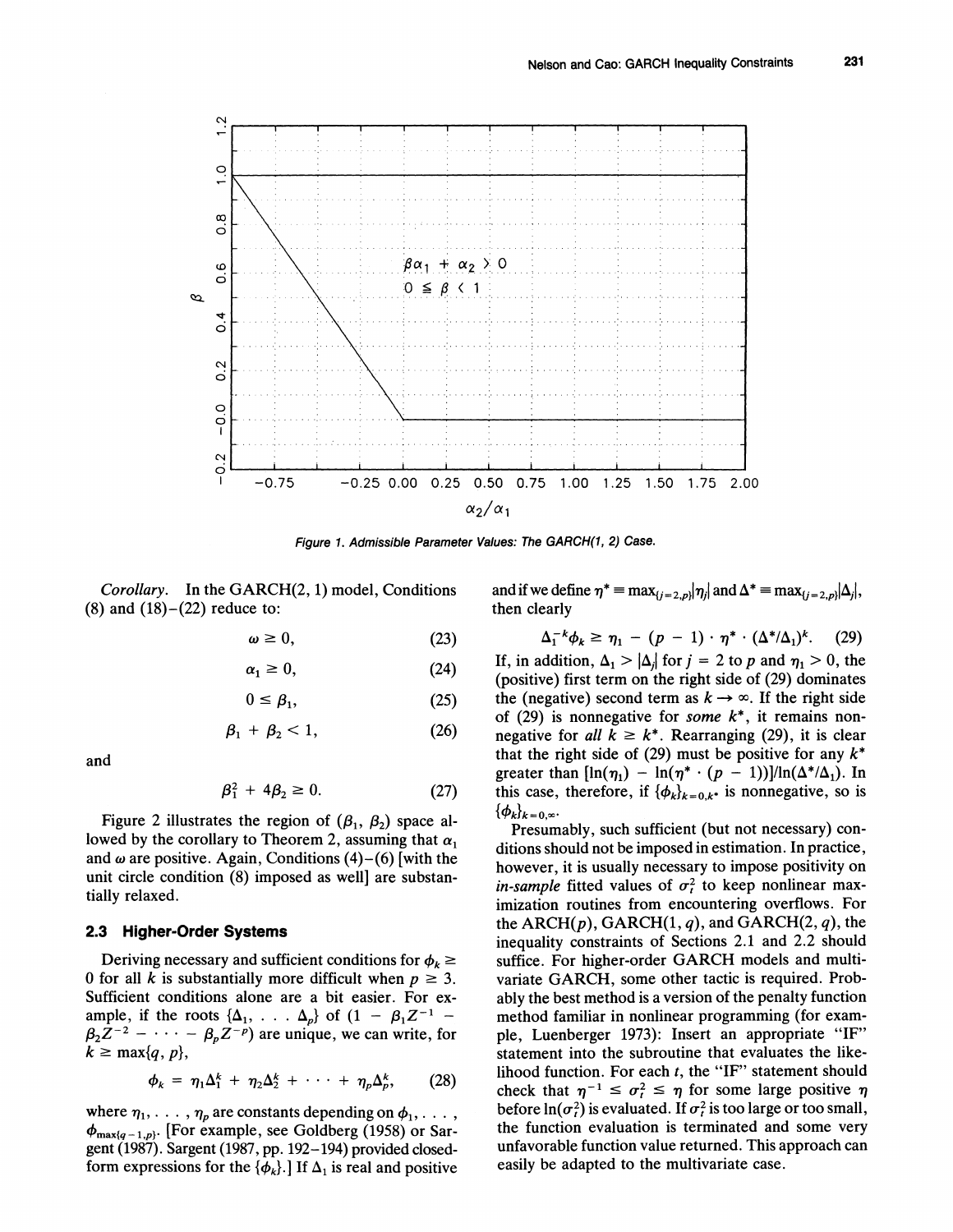

**Figure 2. Admissible Parameter Values: The GARCH(2, 1) Case.** 

# **2.4 Start-up Values**

Although the GARCH process  $\sigma_t^2$  as written in (7) **extends into the infinite past, in practice (e.g., in estimation)** it is necessary to compute  $\{\sigma_t^2\}$  recursively **beginning at time 0, using (3) and assuming arbitrary 11. 1 fixed values for**  $\{\sigma_{-1}^2, \ldots, \sigma_{-p}^2, \xi_{-1}^2, \ldots, \xi_{-q}^2\}$ . Although (4)–(6) guarantee that  $\{\sigma_i^2\}_{i=0,\infty}$  remains non**negative given arbitrary nonnegative**  ${\sigma^2_{-1}, \ldots, \sigma^2_{-p}}$  $\xi_{-1}^2, \ldots, \xi_{-q}^2$ , the weaker condition that  $\omega^*$  and  ${\phi_k}_{k=0}$  are nonnegative does not guarantee this. For**tunately, it is not difficult to select start-up values that**  keep  ${\lbrace \sigma_t^2 \rbrace}_{t=0, \infty}$  nonnegative with probability 1 given nonnegative  $\omega^*$  and  ${\phi_k}_{k=0,\infty}$ . One way to do this is to **arbitrarily choose any**  $\xi^2 \ge 0$  **and set**  $\xi^2 = \xi^2$  **for all**  $t =$  $-1$  **to**  $-\infty$ . Then set  $\sigma_t^2 \equiv \sigma^2$  for  $1 - p \le t \le 0$ , where

$$
\sigma^2 \equiv \left(1 - \sum_{i=1,p} \beta_i\right)^{-1} \left[\omega + \xi^2 \sum_{j=1,q} \alpha_j\right]
$$

$$
= \omega^* + \xi^2 \sum_{k=0,\infty} \phi_k.
$$
 (30)

This keeps  $\sigma_t^2$  nonnegative for all  $t \geq 0$  with probability **1, since** 

$$
\sigma_t^2 = \omega^* + \sum_{k=0,t-1} \phi_k \xi_{t-k-1}^2 + \sum_{k=t,\infty} \phi_k \xi^2 \ge 0. \tag{31}
$$

If  $\Sigma_{i=1,p}$   $\beta_i + \Sigma_{j=1,q}$   $\alpha_j < 1$ , (which is not required **for strict stationarity of**  $\{\xi_i\}$ **, one can set**  $\sigma^2$  **and**  $\xi^2$  **equal to their (common) unconditional mean; that is,** 

$$
\sigma^2 \equiv \xi^2 \equiv \omega \Bigg/ \Bigg( 1 - \sum_{i=1,\rho} \beta_i - \sum_{j=1,q} \alpha_j \Bigg). \quad (32)
$$

## **3. EMPIRICAL EXAMPLES**

**Several violations of Bollerslev's original inequality constraints have been reported in the ARCH literature, and we suspect that many more would be reported were it not that many researchers see these violations as evidence of misspecification or of sampling error. Unfortunately, there is no easy way to verify this suspicion; unless researchers actually report negative coefficient values, it is usually impossible to tell whether the Bollerslev inequality constraints were imposed or not. In the widely circulated GARCH estimation code of Kroner (1990), the Bollerslev inequality constraints are not automatically imposed but can be imposed at the user's option.** 

**Some of the reported violations of the Bollerslev inequality constraints violate our weaker constraints as well. For example, Engle (1983) and Engle, Lilien, and Robins (1987) found that they had to impose linearly**  declining weights on the  $ARCH(p)$  model to prevent **some parameters from becoming negative. Our inequality constraints are no weaker than Bollerslev's for the ARCH(p) case. Hence this violation results from sampling error or misspecification. [These are the only possibilities, since Engle (1983) and Engle et al. (1987) assumed conditional normality, making the support of the errors unbounded.]** 

**Violations of the Bollerslev inequality constraints are rarer for GARCH models. For example, Bollerslev (1986) analyzed the same Consumer Price Index data as Engle (1983) but found that a GARCH(1, 1) model fit the data well with no inequality constraint violations.**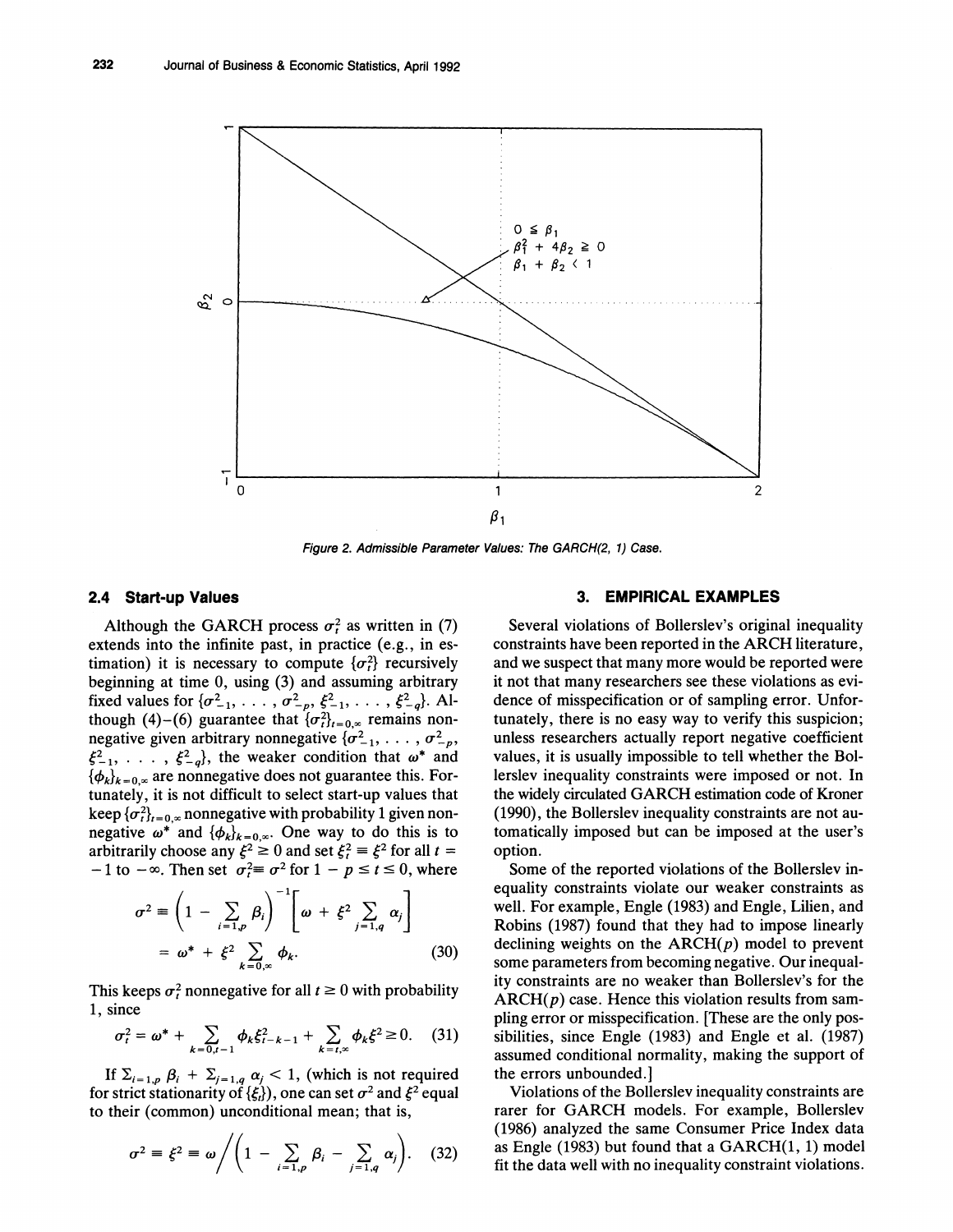**Several violations of the Bollerslev inequality constraints in GARCH models have been reported, however, usually satisfying the weaker inequality constraints of Theorems 1 and 2.** 

**One example was provided by French, Schwert, and Stambaugh (1987, table 5), who estimated a GARCH(1, 2)-M model for daily capital gains on the Standard and Poor's (S&P) 500 from 1928 to 1984 and found estimates**  for the  $\sigma_t^2$  process of

$$
\sigma_t^2 = 6.3 \cdot 10^{-7} + .918 \cdot \sigma_{t-1}^2
$$
  
(6 · 10<sup>-8</sup>) (0.003)  
+ .121 ·  $\xi_{t-1}^2$  - .043 ·  $\xi_{t-2}^2$ , (33)  
(0.007)

where  $\xi$ , is the time t residual in returns (standard errors **are in parentheses). The final term on the right side**  of (33) (i.e.,  $\alpha_2$ ) is several standard deviations below **0. French et al. (1987) estimated the model over various subperiods and with an alternative specification for the conditional mean. In each case, however, the**  estimated  $\alpha_2$  was negative, usually significantly so. [However,  $\alpha_2$  becomes insignificantly different from 0 **when a Student's likelihood is used in place of a normal**  likelihood-see Baillie and DeGennaro (1990)]. Never**theless, all of the models that French et al. estimated using daily data satisfy the conditions of Theorem 1. On the other hand, French et al. (1987, table 6a) also estimated GARCH(1, 2)-M models using monthly returns data, and in one subperiod (1953-1984) the es**timated  $\alpha_1$  coefficient was negative (though insignifi**cant), violating the conditions of Theorem 1.** 

**We estimated GARCH models up to the order of GARCH(1, 3) and GARCH(2, 2), using S&P 500 daily returns data from 1928 to 1989, and found the same pattern in all subperiods; significantly negative esti**mated  $\alpha_2$ 's are common. We found no examples of negative estimated  $\beta_2$ 's in GARCH(2, q) models, however, **so for this data the inequality constraint relaxations in Theorem 1 are more empirically relevant than those in Theorem 2. All of our estimated models satisfied the conditions of Theorems 1 and 2.** 

**One of the models estimated by Engle, Ito, and Lin (1990, table IV) provides another example: They estimated a GARCH(1, 4) model for exchange-rate move-** **ments, treating the exchange-rate movements in different world markets as separate observations. Their estimated model was** 

$$
\sigma_t^2 = 6 \cdot 10^{-4} + .9581 \cdot \sigma_{t-1}^2 + .1169 \cdot \xi_{t-1}^2
$$
  
(2 \cdot 10^{-4}) (.0087) (0.0204)  
- .0627 \cdot \xi\_{t-2}^2 - .0047 \cdot \xi\_{t-3}^2 - .0181 \cdot \xi\_{t-4}^2. (34)  
(.0292) (0.292) (0.0103)

Since only the  $\alpha_2$  term is significantly negative, one **might be tempted to impose the Bollerslev inequality constraints in estimation. There is no need, however, since the estimated model satisfies the conditions of Theorem 1.** 

**To further check the empirical relevance of Theorems 1 and 2, we next reconsider the exchange-rate series analyzed by Baillie and Bollerslev (1989). Tim Bollerslev graciously provided the data. Our estimated model is slightly different from Baillie and Bollerslev's; they included day-of-the-week dummy variables, which we omit, and we use data from June 1, 1973, to January 28, 1985, whereas they used data from March 1, 1980, to January 28, 1985. We estimated GARCH models of order up to GARCH(2, 2) and GARCH(1, 3) for the British pound/dollar, Deutschmark/dollar, yen/dollar, franc/dollar, and lira/dollar exchange rates, respectively. We encountered many instances of negative es**timated  $\alpha$ 's and  $\beta$ 's in every case satisfying the require**ments of Theorems 1 and 2. In three cases out of the five, the model selected by the Akaike information cri**terion (AIC) (Akaike 1973) involves a negative  $\alpha$ , though never a negative  $\beta$ . The results for the models favored **by the AIC are reported in Table 1. Using the modelselection criterion of Schwarz (1978), models involving**  negative estimated  $\alpha$ 's are selected in two out of five **cases. In this data, as in the S&P 500 data, Theorem 1 appears highly empirically relevant, Theorem 2 less so.** 

## **4. CONCLUSION**

**Although negative coefficients in GARCH models may result from misspecification or sampling error, this is not always the case. Our weaker set of sufficient con**ditions to guarantee that  $\sigma_t^2 \geq 0$  almost surely for all *t* **is empirically relevant, as the examples in Section 3** 

**Table 1. GARCH Models for Daily Exchange Rate (selected by AIC) June 1, 1973-January 28, 1985** 

| Exchange rate | Selected model     | $b_{o}$             | $\boldsymbol{\omega}$ | $\alpha_1$       | $\alpha_{2}$        | $\alpha_{3}$        | β,               | $\beta_{2}$      | LF          |
|---------------|--------------------|---------------------|-----------------------|------------------|---------------------|---------------------|------------------|------------------|-------------|
| British pound | GARCH(1, 2)        | $-.0219$<br>(.0093) | .0060<br>(.0004)      | .1872<br>(.0141) | $-.0812$<br>(.0146) |                     | .8884<br>.0058   |                  | $-2,289.94$ |
| Deutschmark   | <b>GARCH(2, 2)</b> | $-.0009$<br>(.0091) | .0186<br>(.0021)      | .0573<br>(.0170) | .2262<br>.0203)     |                     | .3833<br>(.0925) | .3100<br>(.0760) | $-2.447.24$ |
| Japanese yen  | GARCH(1, 3)        | .0016<br>(0067).    | .0002<br>(.0001)      | .1888<br>(.0176) | .0752<br>(.0236)    | $-2344$<br>(.0089)  | .9730<br>(.0011) |                  | $-2.086.27$ |
| French franc  | GARCH(1, 2)        | $-.0002$<br>(.0063) | .0079<br>(.0005)      | .1024<br>(.0175) | .1444<br>(0188)     |                     | .7735<br>0097    |                  | $-2,356.21$ |
| Italian lira  | GARCH(1, 3)        | $-.0044$<br>(.0036) | .0003<br>(.0001)      | .3058<br>(.0159) | $-.0485$<br>(.0265) | $-.0573$<br>(.0210) | .8451<br>.0057)  |                  | $-1.593.92$ |

NOTE: The numbers in the parentheses are the standard deviations. LF is log-likelihood. The best-fitted models are selected by the Akaike information criterion (Akaike 1973). 100log(s<sub>t</sub>/  $S_{t-1}$  =  $b_0 + \varepsilon_1$ ,  $\varepsilon_1 | t_{t-1} \sim N(0, \sigma_t^2)$ , and  $\sigma_t^2 = \omega + \alpha_1 \varepsilon_1^2 - 1 + \cdots + \alpha_0 \varepsilon_1^2 - \sigma_t^2 + \beta_1 \sigma_{t-1}^2 + \cdots + \beta_p \sigma_{t-p}^2$ .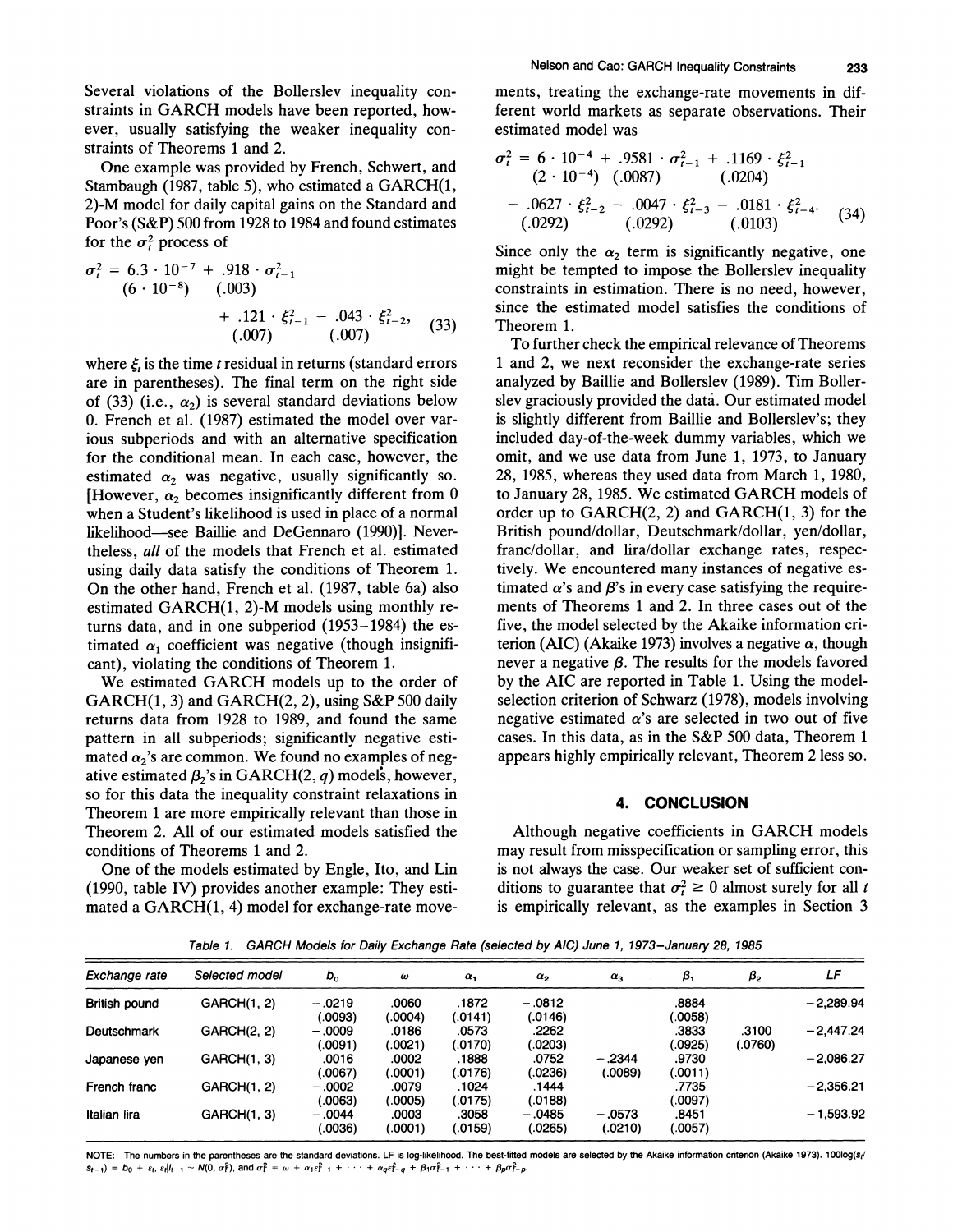**indicate. Practitioners should therefore probably not impose the Bollerslev inequality constraints in estimation.** 

## **ACKNOWLEDGMENTS**

**We thank Phillip Braun, an associate editor, and two anonymous referees for helpful comments. The Center for Research in Security Prices and the National Science Foundation provided financial support.** 

## **APPENDIX: PROOF OF THEOREM 2**

The necessity and sufficiency of (18) for  $\omega^* \geq 0$  is obvious, so we turn to (19). For  $k \ge q + 1$ ,  $\phi_k$  evolves **according to the homogeneous difference equation**   $\phi_k = \beta_1 \phi_{k-1} + \beta_2 \phi_{k-2}$ . When  $\Delta_1$  and  $\Delta_2$  are complex, **we may write (for example, see Fuller 1976, pp. 43- 45; Goldberg 1958, chap. 3)** 

$$
\phi_k = b \cdot \Delta_1^k + b^* \cdot \Delta_2^k, \qquad (A.1)
$$

**where**  $b = r \cdot [\cos(\gamma) + i \cdot \sin(\gamma)]$  (with  $r \ge 0$ ) is a constant depending on  $\phi_q$  and  $\phi_{q-1}$  and  $b^*$  is its complex **conjugate;**  $\Delta_1$  can be written as  $\rho \cdot [\cos(\theta) + i \cdot \sin(\theta)]$ (with  $\rho > 0$ , since  $\Delta_1 \neq 0$ ) and  $\Delta_2$  is its complex conjugate. Substituting for  $\Delta_1$ ,  $\Delta_2$ , b, and b<sup>\*</sup> in (A.1) we **may write** 

$$
\rho^{-k}\phi_k = 2 \cdot r \cdot \cos[\gamma + \theta k], \quad (A.2)
$$

which has an oscillating sign as  $k \rightarrow \infty$  unless  $\theta$  is either an integer multiple of  $2\pi$  or  $r = 0$ . We can rule out  $\theta$ being an integer multiple of  $2\pi$ , since this would make  $\Delta_1$  and  $\Delta_2$  real numbers. We can also rule out  $r = 0$ , since this would make  $\phi_k = 0$  for all sufficiently large  $k$ , reducing the model to an  $ARCH(p)$  for finite  $p$ , **thereby violating (9). Therefore, (19) is proved.** 

**For the real roots case, note that under condition (8)** 

$$
[(1 - \Delta_1 L)(1 - \Delta_2 L)]^{-1} = \sum_{i=0,\infty} \sum_{j=0,\infty} \Delta_1^i \Delta_2^j L^{i+j}
$$

$$
= \sum_{k=0,\infty} \gamma_k L^k, \qquad (A.3)
$$

**where** 

$$
\gamma_k \equiv \Delta_1^k \sum_{j=0,k} (\Delta_2/\Delta_1)^j. \tag{A.4}
$$

**It is then easy to verify that** 

$$
\phi_k = \sum_{j=0, \min\{k, q-1\}} \gamma_{k-j} \cdot \alpha_{j+1}.
$$
 (A.5)

**First, suppose that**  $\Delta_1 = \Delta_2 = \Delta$ **. Equation (A.5) becomes** 

$$
\phi_k = \sum_{j=0,\min\{k,q-1\}} \Delta^{k-j}(k-j+1) \cdot \alpha_{j+1}.
$$
 (A.6)

Obviously, (22) is necessary if  $\phi_k \geq 0$  for all k. To see that (20) and (21) are also necessary, take  $k \ge q - 1$ , and divide  $(A.6)$  by  $|\Delta|^k$ . We obtain

$$
|\Delta|^{-k}\phi_k = \text{sign}(\Delta^k) \sum_{j=0,q-1} \left[\Delta^{-j}(1-j)\right]
$$

$$
\cdot \alpha_{j+1} + k \cdot \Delta^{-j} \cdot \alpha_{j+1}\right]. \quad (A.7)
$$

**Clearly the second term in the summation dominates**  as  $k \to \infty$  unless  $\Sigma_{j=0,q-1} \Delta^{-j} \alpha_{j+1} = 0$ , which would **violate (9). To keep the sign of this asymptotically dominant term positive, (20) and (21) are clearly necessary.** 

To see that (19)–(22) are also sufficient for  $\phi_k \ge 0$ for all k, take  $k \ge q - 1$  and rewrite (A.7) as

$$
\Delta^{-k}\phi_k = (k+1) \cdot \sum_{j=0,q-1} \Delta^{-j}
$$

$$
\cdot \alpha_{j+1} - \sum_{j=0,q-1} \Delta^{-j} \cdot j \cdot \alpha_{j+1}. \quad (A.8)
$$

**Under (19)-(22), the first term on the right side of (A.8) is positive and increasing in k, whereas the second term is constant, so it is clear that if**  $\Delta^{-k}\phi_k$  **is non**negative when  $k = q$ , it is nonnegative whenever  $k >$ **q.** Clearly therefore (19)–(22) imply  $\phi_k \geq 0$  for all k.

Next, suppose that  $\Delta_1$  and  $\Delta_2$  are real and distinct. **Equation (A.5) becomes** 

$$
\phi_k = (\Delta_1 - \Delta_2)^{-1} \sum_{j=0, \min\{k, q-1\}} \times (\Delta_1^{k+1-j} - \Delta_2^{k+1-j}) \cdot \alpha_{j+1}.
$$
 (A.9)

First we show that (20)-(22) are necessary for  $\phi_k \geq 0$ **for all k. The necessity of (22) is obvious. To see that**  (20)-(21) are also necessary, suppose first that  $\Delta_1$  =  $-\Delta_2 > 0$ . Equation (20) holds trivially, and for  $k \geq$ **<sup>q</sup>- 1, the nonnegativity of (A.9) is equivalent to** 

$$
2\Delta_1^{-k}\phi_k = \sum_{j=0,q-1} \Delta_1^{-j}
$$
  
 
$$
\times [1 - (-1)^{k+1-j}] \cdot \alpha_{j+1} \ge 0.
$$
 (A.10)

Since we require  $2\Delta_1^{-k}\phi_k \ge 0$  and  $2\Delta_1^{-k-1}\phi_{k+1} \ge 0$ , **clearly the sum**  $2\Delta_1^{-k}\phi_k + 2\Delta_1^{-k-1}\phi_{k+1} = 2 \cdot \Sigma_{j=0,q-1}$  $\Delta_1^{-j} \alpha^{j+1} \ge 0$ , implying (21). Next, suppose that  $\Delta_1 \ne$  $-\Delta_2$ . Since  $|\Delta_1| > |\Delta_2|$ , the  $\Delta_1^{k+1} \Sigma_{j=0,q-1} \Delta_1^{-j} \alpha_{j+1}$  term **dominates** (A.9) as  $k \to \infty$ . If  $\Delta_1 < 0$ , the sign of this **term oscillates as**  $k \to \infty$  **unless**  $\sum_{j=0,q-1} \Delta_1^{-j} \alpha_{j+1} = 0$ , **which would violate (9). To keep this term positive, (20) and (21) are therefore necessary.** 

Finally, we show that  $(19)-(22)$  are sufficient for  $\phi_k \geq 0$  for all k. Again, suppose first that  $\Delta_1 = -\Delta_2$ 0. Clearly, if in (A.10)  $\phi_{k^*} \ge 0$  and  $\phi_{k^*+1} \ge 0$ , then  $\phi_k \geq 0$  for all  $k \geq k^*$ . Therefore if  $\phi_k \geq 0$  for  $k = 1$ to q,  $\phi_k \geq 0$  for all k. Finally, suppose that  $\Delta_1 \neq -\Delta_2$ . Under (19)–(22) we may write, for  $k \ge q - 1$ ,

$$
\Delta_1^{-k-1}(\Delta_1 - \Delta_2)\phi_k
$$
  
=  $\sum_{j=0,q-1} \Delta_1^{-j}\alpha_{j+1}[1 - (\Delta_2/\Delta_1)^{k+1-j}].$  (A.11)

By (21), the  $\Sigma_{j=0,q-1}$   $\Delta_1^{-j}\alpha_{j+1}$  term is positive and **asymptotically dominates the right side of (A.11). The**   $-\sum_{j=0,q-1}^{\infty} \Delta_1^{-j} \alpha_{j+1} (\Delta_2/\Delta_1)^{k+1-j}$  **term** is of declining **magnitude** (but possiblly oscillating sign) as  $k \to \infty$ . Once again, if in (A.11)  $\phi_{k^*} \geq 0$ , then  $\phi_k \geq 0$  for all  $k \geq k^*$ . Therefore if  $\phi_k \geq 0$  for  $k = 1$  to  $q, \phi_k \geq 0$  for **all k.** 

**The extension to the corollary is straightforward and is left to the reader.** 

**[Received January 1991. Revised September 1991.]**